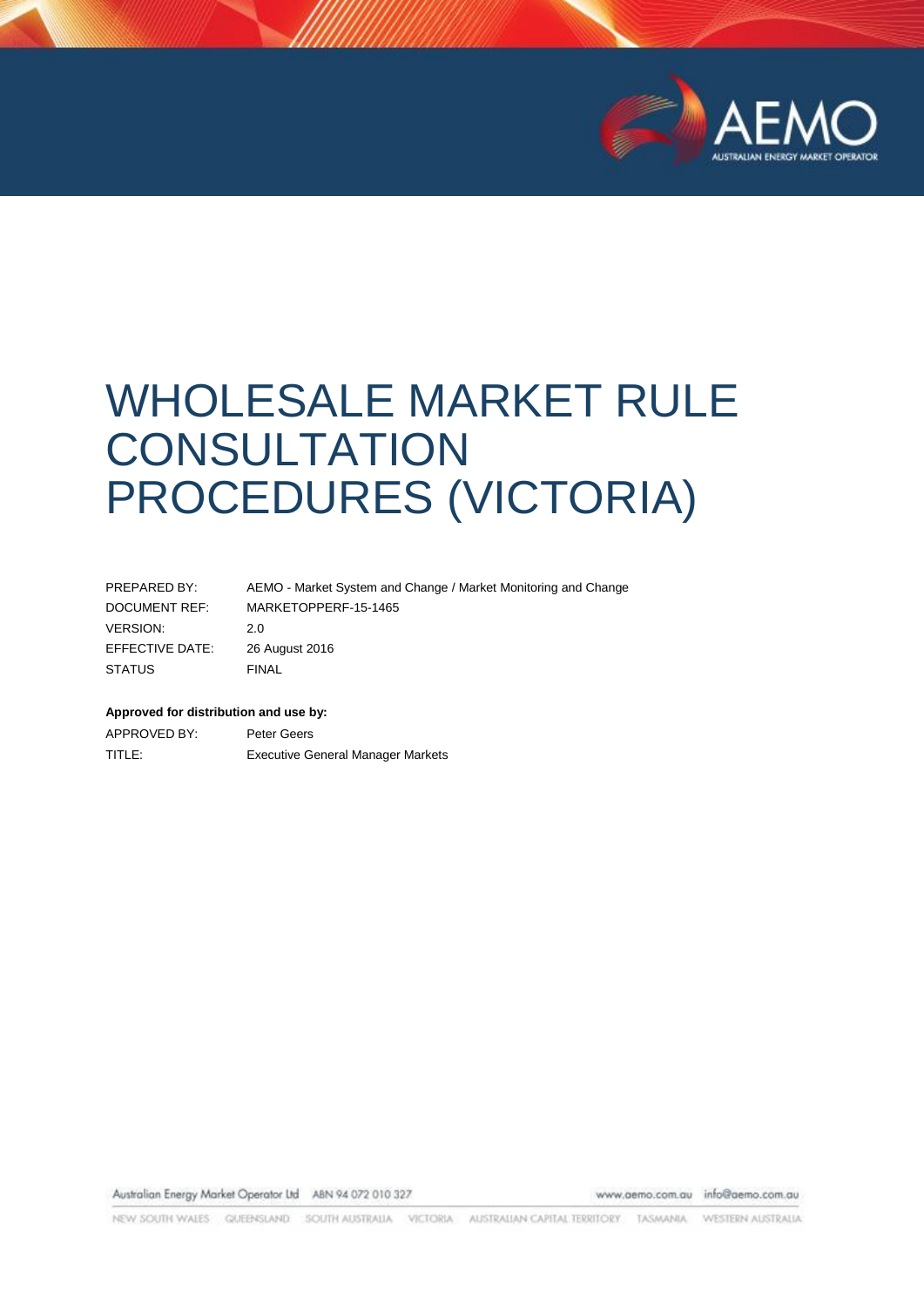

# VERSION RELEASE HISTORY

| <b>Version</b> | <b>Effective Date</b> | <b>Summary of Changes</b>       |
|----------------|-----------------------|---------------------------------|
| 1.0            | 1 July 2009           | First Issue / New NGR Procedure |
| 2.0            | 26 August 2016        | <b>Updated NGR Procedure</b>    |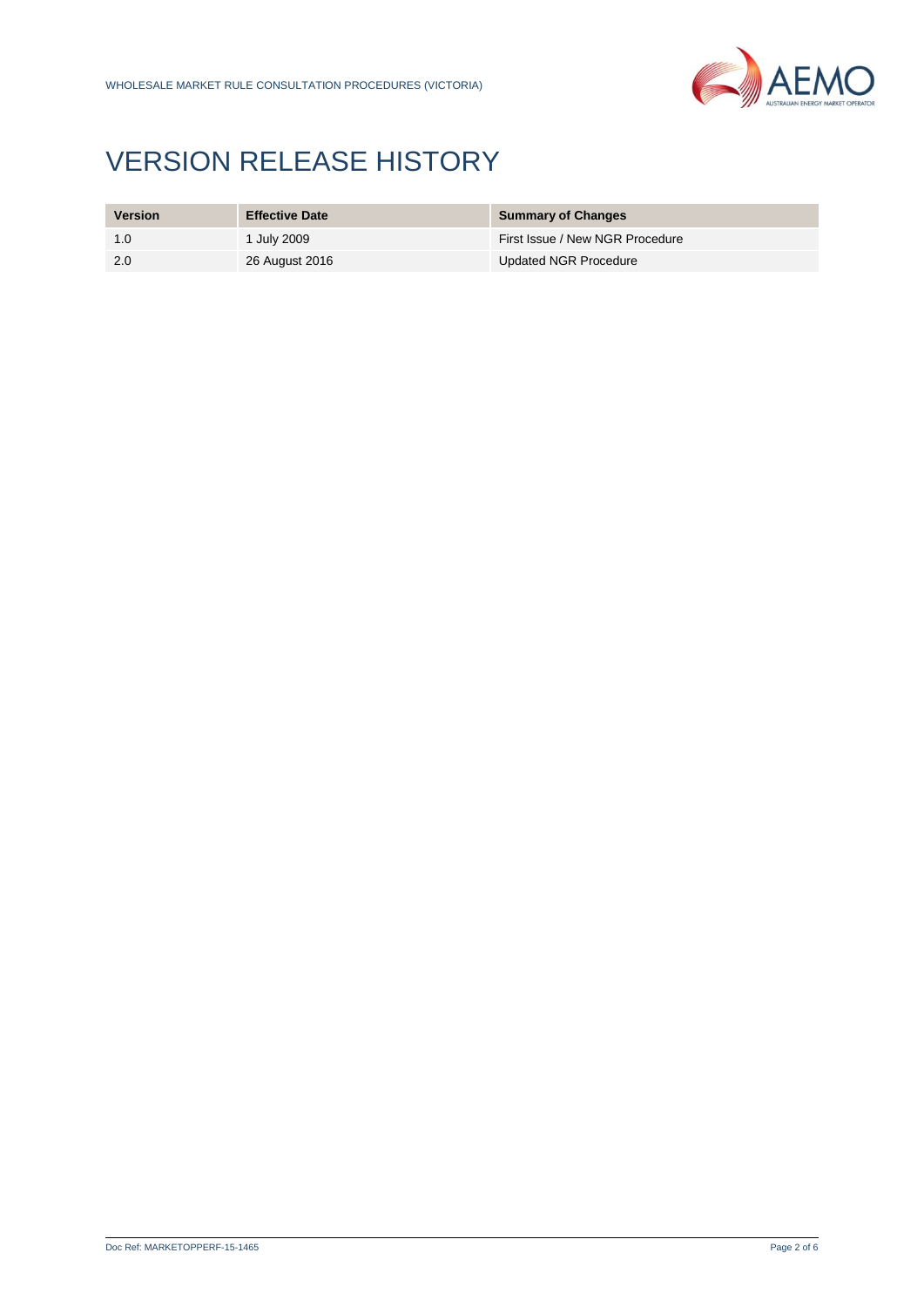

# **CONTENTS**

| $\mathbf 1$ . | <b>INTRODUCTION</b>                                                           | 4                                |  |
|---------------|-------------------------------------------------------------------------------|----------------------------------|--|
| 1.1<br>1.2    | <b>Purpose and Scope</b><br>Definitions and Interpretation                    | 4<br>$\overline{4}$              |  |
| 2.            | <b>PRELIMINARY REQUIREMENTS</b>                                               | 4                                |  |
| 2.1<br>2.2    | Notice of proposal<br>Consolidation of proposals                              | $\overline{4}$<br>$\overline{4}$ |  |
| 3.            | DETERMINATION OF APPLICABLE CONSULTATION                                      |                                  |  |
|               | <b>PROCESS</b>                                                                | 5                                |  |
| 3.1<br>3.2    | <b>Standard Consultation Process</b><br><b>Expedited Consultation Process</b> | 5<br>5                           |  |
| 4.            | <b>ADDITIONAL CONSULTATION</b>                                                | 5                                |  |
| 5.            | <b>AEMO DECISION ON RULE PROPOSAL</b>                                         | 6                                |  |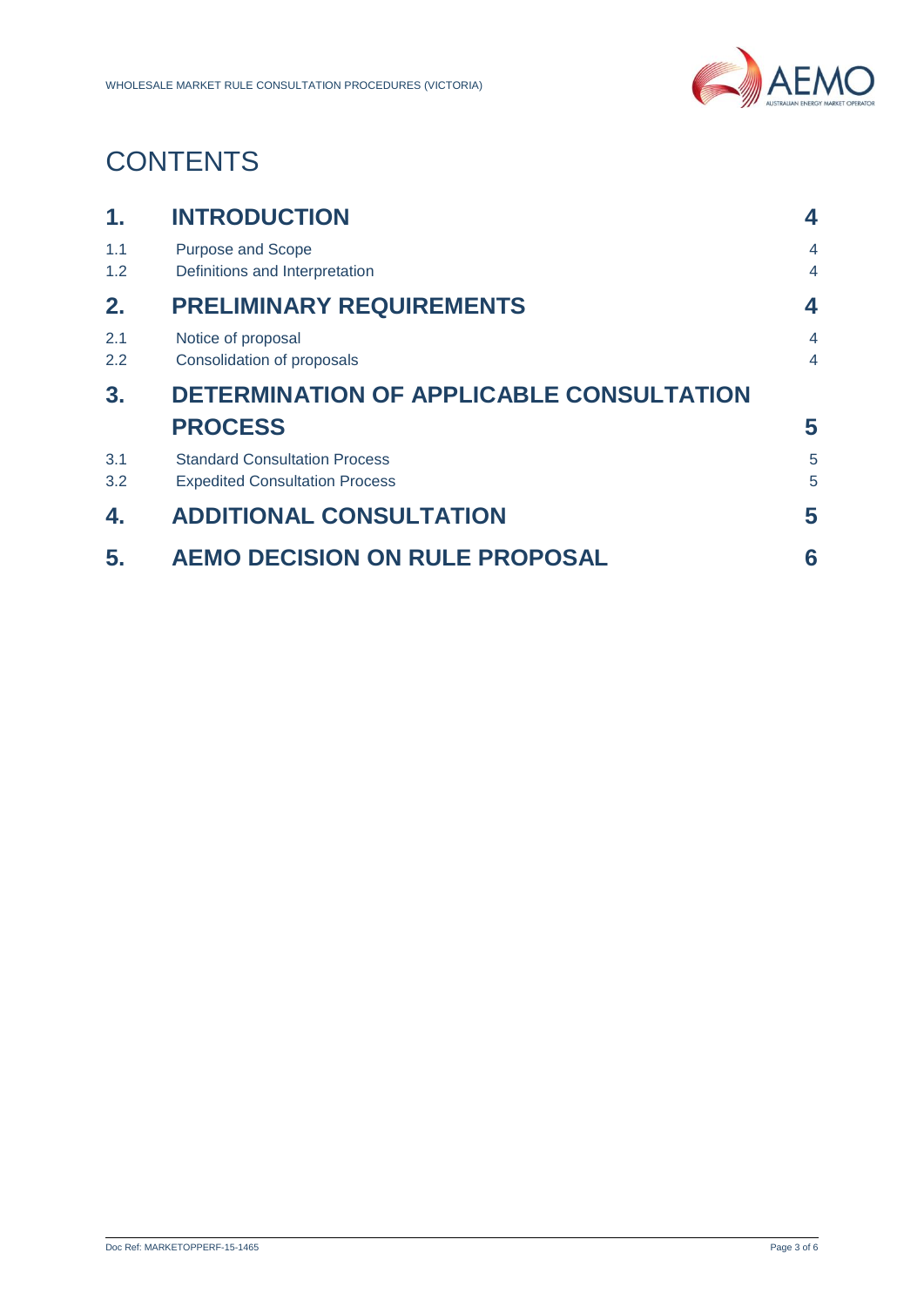

## <span id="page-3-0"></span>**1. INTRODUCTION**

#### <span id="page-3-1"></span>**1.1 Purpose and Scope**

These are the Wholesale Market Rule Consultation Procedures (Procedures) made under rule 357(2) of the National Gas Rules (Rules).

The purpose of these Procedures is to describe how the Australian Energy Market Operator (AEMO) will consult on proposals made under and in accordance with rule 356 by a person, other than AEMO, to amend Part 19 of the Rules.

AEMO has a general power to reject non-compliant or frivolous proposals, without consultation, under rule 10 of the Rules.

With respect to any proposal, AEMO may after discussion with the Australian Energy Market Commission (AEMC) in relation to that proposal, depart from or modify these Procedures in order to meet any requirements of the AEMC as to the consultation needed. If AEMO does so, it must publish the process that it will follow.

These Procedures have effect only for the purposes set out in the Rules. The Rules and the National Gas Law (Law) prevail over these Procedures to the extent of any inconsistency.

#### <span id="page-3-2"></span>**1.2 Definitions and Interpretation**

#### **1.2.1 Definitions**

Terms defined in the Law and Part 19 of the Rules have the same meaning in these Procedures unless the context otherwise requires.

#### **1.2.2 Interpretation**

The following principles of interpretation apply to these Procedures unless otherwise expressly indicated:

- 1. These Procedures are subject to the principles of interpretation set out in Schedule 2 of the Law.
- 2. References to time are references to Australian Eastern Standard Time.

#### <span id="page-3-3"></span>**2. PRELIMINARY REQUIREMENTS**

#### <span id="page-3-4"></span>**2.1 Notice of proposal**

If AEMO receives a proposal for a rule that complies with the requirements in rule 356(2), AEMO must publish, and notify registered participants in the declared wholesale gas market of the publication of:

- 1. the proposal (excluding any information that the proponent has identified as confidential information);
- 2. a statement of whether AEMO considers that the standard or expedited consultation process applies to the proposal; and
- 3. an invitation to registered participants in the declared wholesale gas market and other persons AEMO reasonably considers would be affected by the proposed rule to make submissions on the proposal by a date determined in accordance with the applicable process.

#### <span id="page-3-5"></span>**2.2 Consolidation of proposals**

If at any time AEMO considers it necessary or desirable that two or more proposals dealing with similar subject matter should be assessed together, AEMO may, on giving notice to all proponents:

- 1. treat those proposals as a single proposal; or
- 2. treat any later proposal as a submission in relation to the earliest proposal.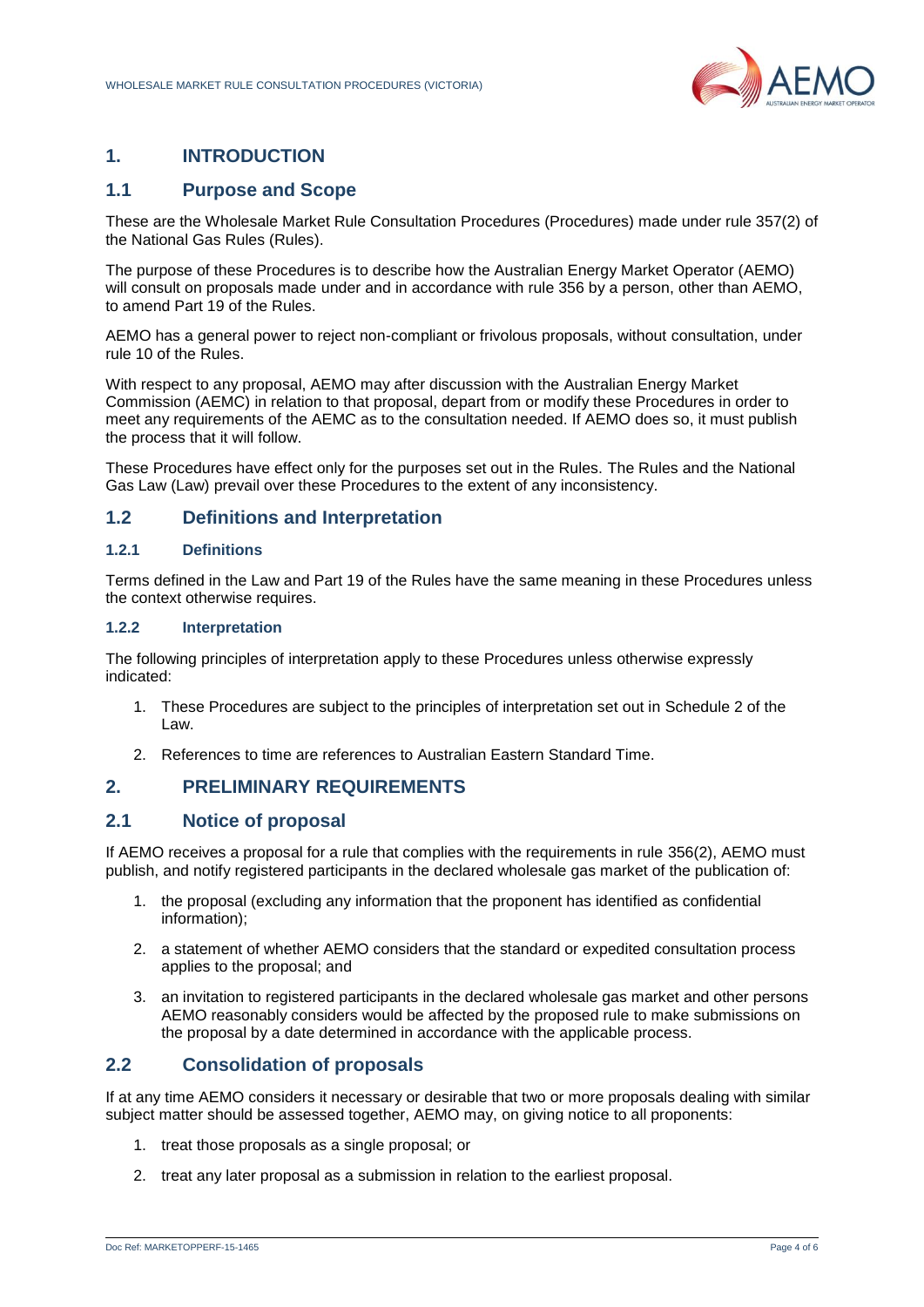

### <span id="page-4-0"></span>**3. DETERMINATION OF APPLICABLE CONSULTATION PROCESS**

#### <span id="page-4-1"></span>**3.1 Standard Consultation Process**

The standard process must be used:

- 1. if AEMO considers that the proposal relates to a rule change that, if implemented, would materially change or affect the operation of the declared wholesale gas market; and
- 2. in relation to any other proposal unless clause 3.2 of these Procedures applies.

If the standard process applies to a proposal, AEMO must consult on the proposal in accordance with the standard consultative procedure under rule 8 of the Rules, with the following exceptions:

- 3. AEMO is not required to publish any notice or decision in or on any medium other than its website;
- 4. AEMO must publish submissions made in respect of the proposal or any draft decision (excluding any information that the submitting party has identified as confidential information);
- 5. AEMO may, after considering the submissions received by the due date in respect of a proposal and any other matter AEMO considers relevant, make and publish a final decision (without first making a draft decision) if AEMO is satisfied that it must reject the proposal because:
	- a. its subject matter does not relate to the declared wholesale gas market; or
	- b. the subject matter is similar to a proposal made in the previous 12 months in respect of which a request for a rule either was not made, was rejected by the AEMC or is currently under consideration by the AEMC; or
	- c. it is misconceived or lacking in substance;
- 6. AEMO is not required to undertake any further consultation if, after considering the submissions received by the due date in respect of a proposal and any other matter AEMO considers relevant:
	- a. AEMO is satisfied that the proposal meets the criteria in rule 358(2)(b); and the proponent asks AEMO to make, or consents to AEMO making, a request to the AEMC for a rule in accordance with the proposal without further public consultation, on the basis that the 'fast track' process under section 305 of the Law need not apply.

#### <span id="page-4-2"></span>**3.2 Expedited Consultation Process**

The expedited process may be used if AEMO considers that:

- 1. the proposal relates to a rule change that, if implemented, would have no material effect on the operation of the declared wholesale gas market; and
- 2. there are no other circumstances that justify the use of the standard process.

If the expedited process applies to a proposal, AEMO must consult on the proposal in accordance with the expedited consultative procedure under rule 9 of the Rules, with the same exceptions as are set out in clause 3.1(3) to (6) of this document.

#### <span id="page-4-3"></span>**4. ADDITIONAL CONSULTATION**

AEMO may hold one or more public meetings or undertake such additional consultation as is considers necessary in relation to any proposal. If AEMO decides to hold a meeting, it must publish a notice of that meeting not less than 5 business days in advance, and must publish the minutes of that meeting as soon as practical after it has been held.